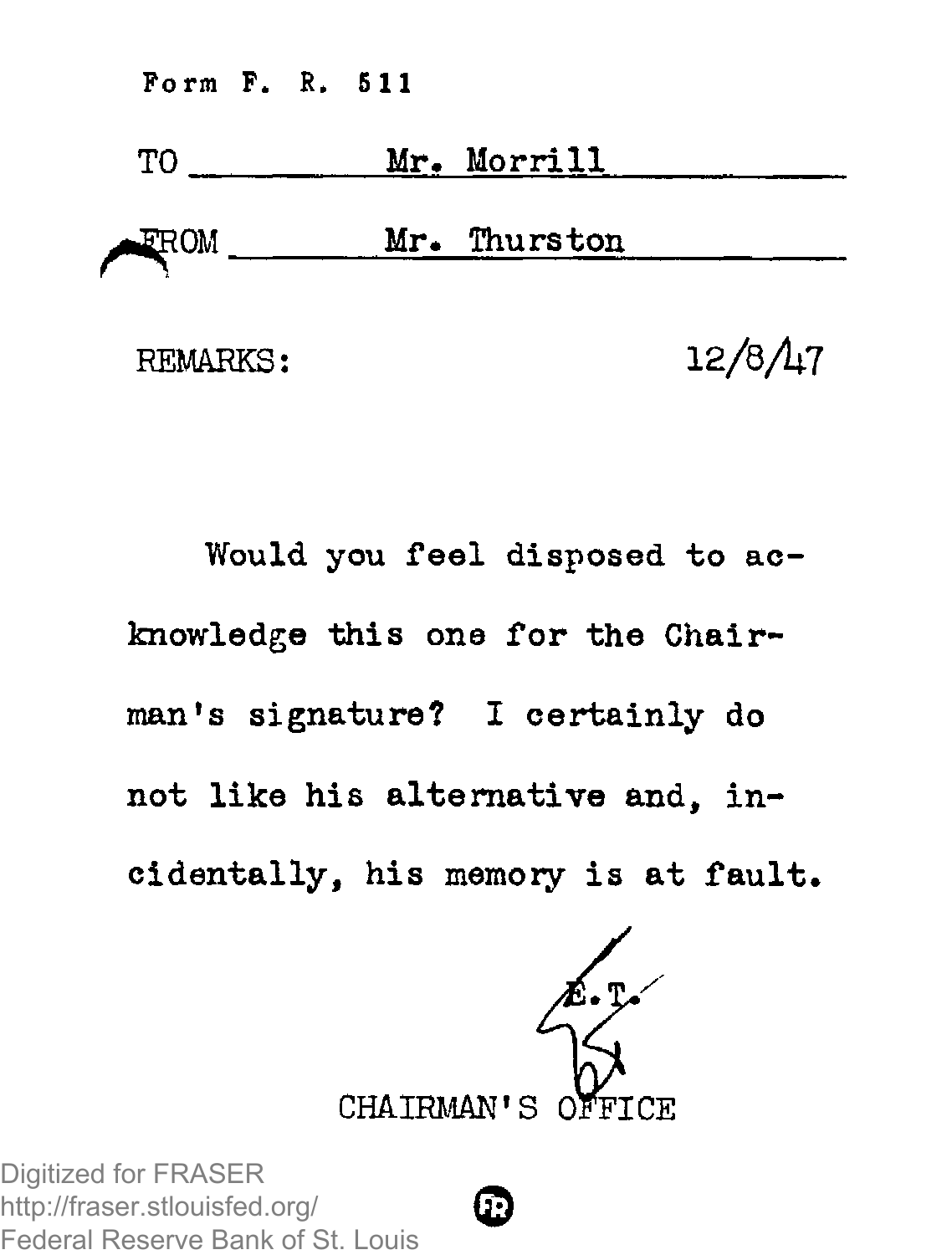## $THE$  **PEOPLES SAVINGS BANK**

## **CEDAR RAPIDS, IOWA**

December Second of The Peoples Sayings' Forty-Eighth Year 1947

Mr M S Eccles, Chairman Board of Governors Federal Reserve System Washington D C

Dear Mr Eccles:

I have for acknowledgment your letter of November 28 and wish to advise that I have read over your statement twice. Upon referring to the financial statement of this bank, I find that on December 31, 1941 our deposits were  $$5,800,000.00$  and our loans were \$3,050,000.00. Our statement of October 6, 1947 shows deposits of §18,570,000.00 and loans of all kinds totaled  $\frac{1}{2}$ ,000.00. */q 4/ f* 

The merchants National Bank of this city as of December 31, 1947 had deposits of \$45,800,000.00 and total loans of \$11,152,000.00. On October 6, 1947, their total deposits were \$89,900,000.00 and their total loans were \$11,450,000.00. Our two banks represent more than 85% of the total banking resources of Cedar Rapids and 1 don't think any fair minded person could be heard to say that we have unduly expanded bank loans in Cedar Rapids. I agree with you that many banks have materially expanded their loans and discounts since December, 1941, but I wonder if your plan is the best available one.

If you don't now have authority to pay interest on bank deposits lodged in the Federal Reserve System, why don't you ask Congress for that authority. Would it not be possible for the System to attract sufficient funds and thereby immediately curtail general market credits while at the sametime place funds in the hands of your open market committee, so as to permit them to handle the guenment security market in an orderly way. I agree that under such a procedure, it might not be possible for you to pay 6% dividends to your stockholders, but my memory tells me there were some years in the past when the "Fed" was not able to do this.

Very respectfully

President



Digitized for FRASER http://fraser.stlouisfed.org/ Federal Reserve Bank of St. Louis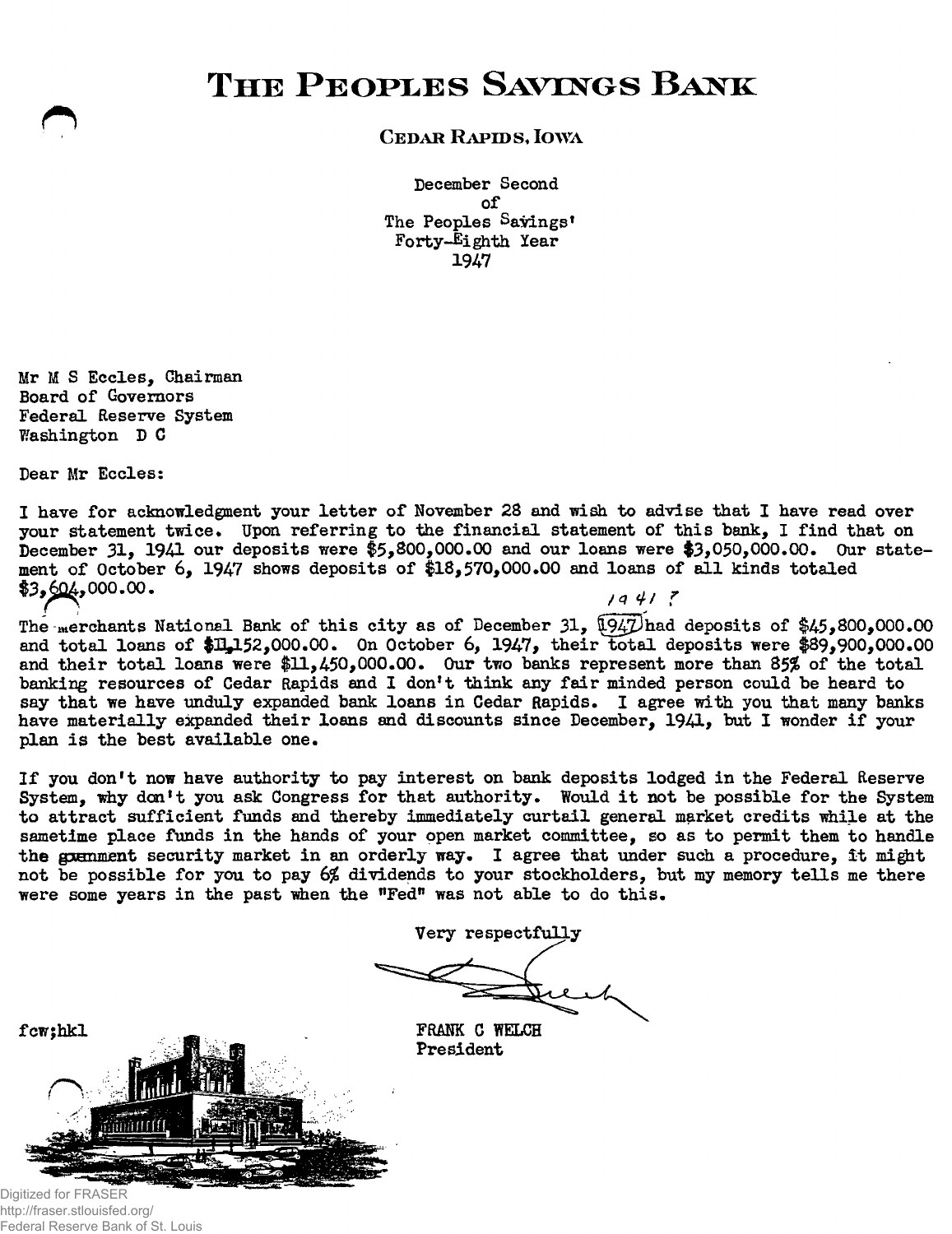December 16, 1917.

Mr. Frank C. Welch, President, **The Peoples Savings Bank.** Cedar Bapids, Iowa.

Dear Mr. Welch:

I am glad to learn from your letter of December 2, 1947, **that you have read** *my* **statement to the Joint Canaittee on the Economic Report on November 25\*** *19k7»* **In 'view of your evident interest, I an sending you herewith a copy of my seoond statement to that cosh\* mittee which I made on Decanber 10, 19i\*7, with speoial reference to the reserve proposal.**

**We realize that sane banks nay not have individually expanded their loans and investments, and also that fron tits point of view of idie consideration of each particular loan or investment there nay have been no reason apparent to the banker why he should question** its soundness. So long as there was no over-all restriction upon the **•mount of fimds that could be used for the purpose of making loan\* and investments, eaeh banker would naturally be guided by his oredit judgment. Yet in the aggregate the loans of a ll banks sight expand, as they have been doing ia fact, and the inflationary possibilities of** bank loans would then become apparent. The purpose of the proposal **for a special reserve requirement is to exert a strong restraining influence on bank oredit expansion as a whole. Individual bankers would then need to guide their loan policies with an eye to the restricted** amount of funds remaining available, just as they would if there were **to be an increase in tie existing reserve requirement\* The difference, however, between an inorease in an existing reserve requirement and the proposed speoial reserve is that the fomer would oampletely immobilize a oertain amount of funds of eaoh member bank in the Reserve Bank, whereas the proposed speoial reserve requirement could be met by investmo&ts in short-tern Government securities which would yield a reasonable inoone to the bank.**

Tour suggestion that authority be obtained to pay interest cm reserve deposits is m e that has **come** up from time to time in the history of the Reserve System. Aside from the faot that, if interest were offered merely for the purpose of attracting deposits to the Beserve Banks on a voluntary basis, it would not accomplish its purpose unless the rate were so high as to more than equal the return that